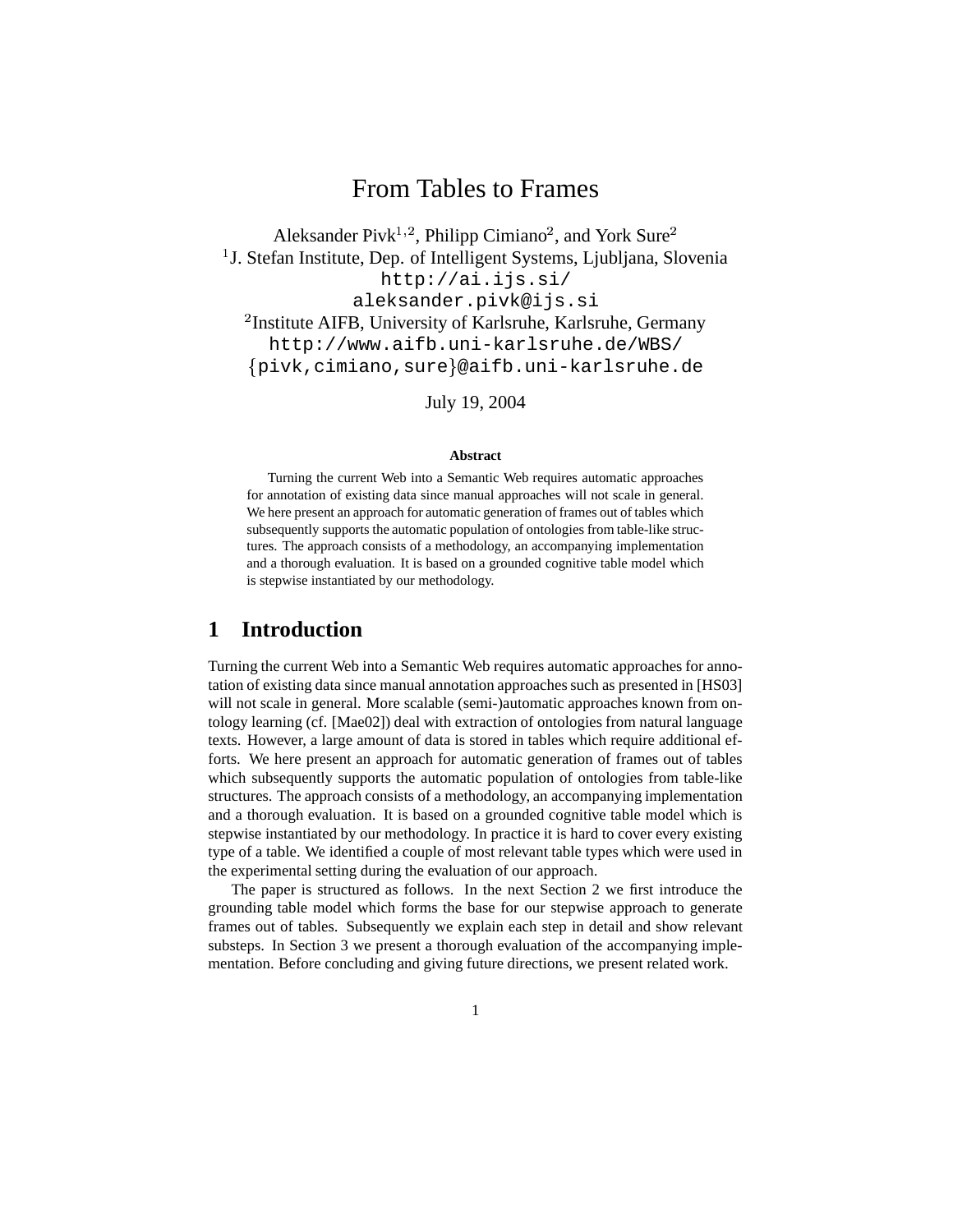## **2 Methodological Approach**

Linguistic models traditionally describe natural language in terms of syntax and semantics. There also exist models to describe tables in similar ways (cf. [Hur00, Hur99]) where tables are analyzed along the following dimensions: (i) **Graphical** – the image level description of the pixels, lines and text or other content areas, (ii) **Physical** – description of inter-cell relative location, (iii) **Structural** – the organization of cells as an indicator of their navigational relationship, (iv) **Functional** – the purpose of areas of the tables in terms of data access, and (v) **Semantic** – the meaning of text in the table and the relationship between the interpretation of cell content, the meaning of structure in the table and the meaning of its reading.

Our approach builds on the model described above. However, we will not consider the *graphical* dimension as no image processing will be necessary. Regarding the *physical* dimension, we process the tables encoded in HTML format in order to get a physical model of the table. In principle it can be seen as a graph describing the cells being connected together. In order to capture the *structural* dimension of the table, further processing is necessary (i) to determine the orientation of the table, i.e. top to down or left to right, and, (ii) to discover groups of cells building logical units. When talking about the function of a table, Hurst ([Hur00]) distinguishes between two functional cell types *access* and *data*. Cells of the type *data* are the ones we are interested when reading a table and which contain the actual information, while cells of type *access* determine the path to follow in the table in order to find the *data* cell of interest. Further, he distinguishes *local* (looking for one specific *data* cell) from *global* (comparing the value of different *data* cells) search in a table. In our approach we describe the *functional* dimension of a table in order to support *local* search. Such a functional description requires (i) finding all the *data* cells in a table as well as (ii) all the *access* cells to reach a given *data* cell of interest. In terms of database terminology, we need to find the keys for a certain field in the table. In our approach we distinguish between two *functional types* of cells: A(ttribute)-cells and I(nstance)-cells. A-cells describe the conceptual nature of the instances in a column or a row. I-cells represent instances of the concepts represented by a certain A-cell. I-cells can have the two *functional roles* described by Hurst, i.e. they can play the role of *data* or *access* cells.

| <b>Tour Code</b> |   |                 | DP9LAX01AB           |       |  |
|------------------|---|-----------------|----------------------|-------|--|
| Valid            |   |                 | $01.05. - 30.09.04$  |       |  |
|                  |   | Class/Extension | Extended<br>Economic |       |  |
|                  |   | Single Room     | 35,450               | 2,510 |  |
| Adult            | P | Double Room     | 32,500               | 1,430 |  |
|                  | R | Extra Bed       | 30,550               | 720   |  |
|                  | T | Occupation      | 25,800               | 1,430 |  |
| Child            | C | No occupation   | 23,850               | 720   |  |
|                  | E | Extra Bed       | 22,900               | 360   |  |

Table 1: Example of a possible table, found in [CTT00]

Regarding the *semantic* description we follow a completely different paradigm as Hurst. Instead of adopting the relational model ([Cod70]), we describe the semantics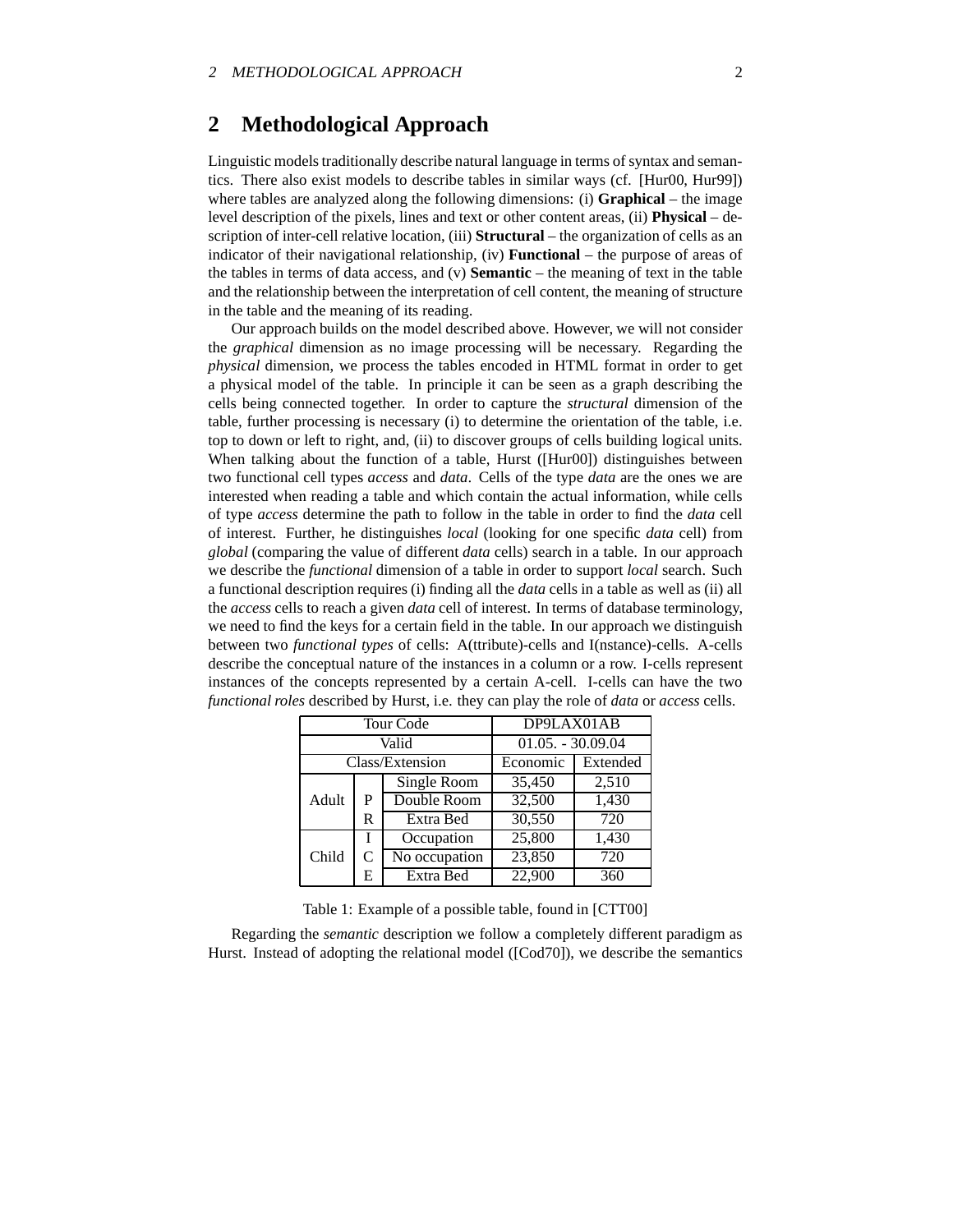of a table in terms of F-Logic frames ([KLW95]). F-Logic combines the intuitiveness of modeling with frames with the expressive power of logic. Furthermore, existing F-Logic inference engines such as Ontobroker ([DEFS99]) allow later on e.g. for processing and query answering. Therefore it was our primary choice as representation language.

We briefly introduce our running example. As input we use Table 1 which is taken from the tourism domain and is (roughly speaking) about room prices. The ideal description in terms of an F-Logic frame of this table, i.e. the output after applying our approach, could look as follows:

Tour[TourCode ALPHANUMERIC Validity DATE EconomicPrice(PersonType,RoomType) LARGE NUMBER ExtendedPrice(PersonType,RoomType) LARGE NUMBER]

By resorting to F-Logic we are thus able to describe the semantics of tables in a model-theoretic way. Furthermore, as required by Hurst, the frame makes explicit (i) the meaning of cell contents (ii) the functional dimension of the table, and (iii) the meaning of the table abstracting from its particular structure. In this line, different tables with different structures but identical meaning would be described by one and the same frame. In what follows we describe how we process the table in order to yield intermediate descriptions of a table along the dimensions described above as well as how at a last step the table is translated into a F-Logic frame.

As depicted in Figure 1 our methodology consists of four main steps. For each building block of the table model there exists a corresponding methodological step to create this part of the table model. In the following subsections we will describe all steps in detail.



Figure 1: Building blocks of the methodology

### **2.1 Cleaning and Normalization**

First, we assume that documents are represented with the *Document Object Model* (DOM)<sup>1</sup> . A *DOM tree* is an ordered tree, where each node is either an *element* or a *text node*. An *element node* includes an ordered list of zero to many child nodes, and

 $1$ http://www.w3.org{/DOM/,/TR/html4/,/People/Raggett/tidy/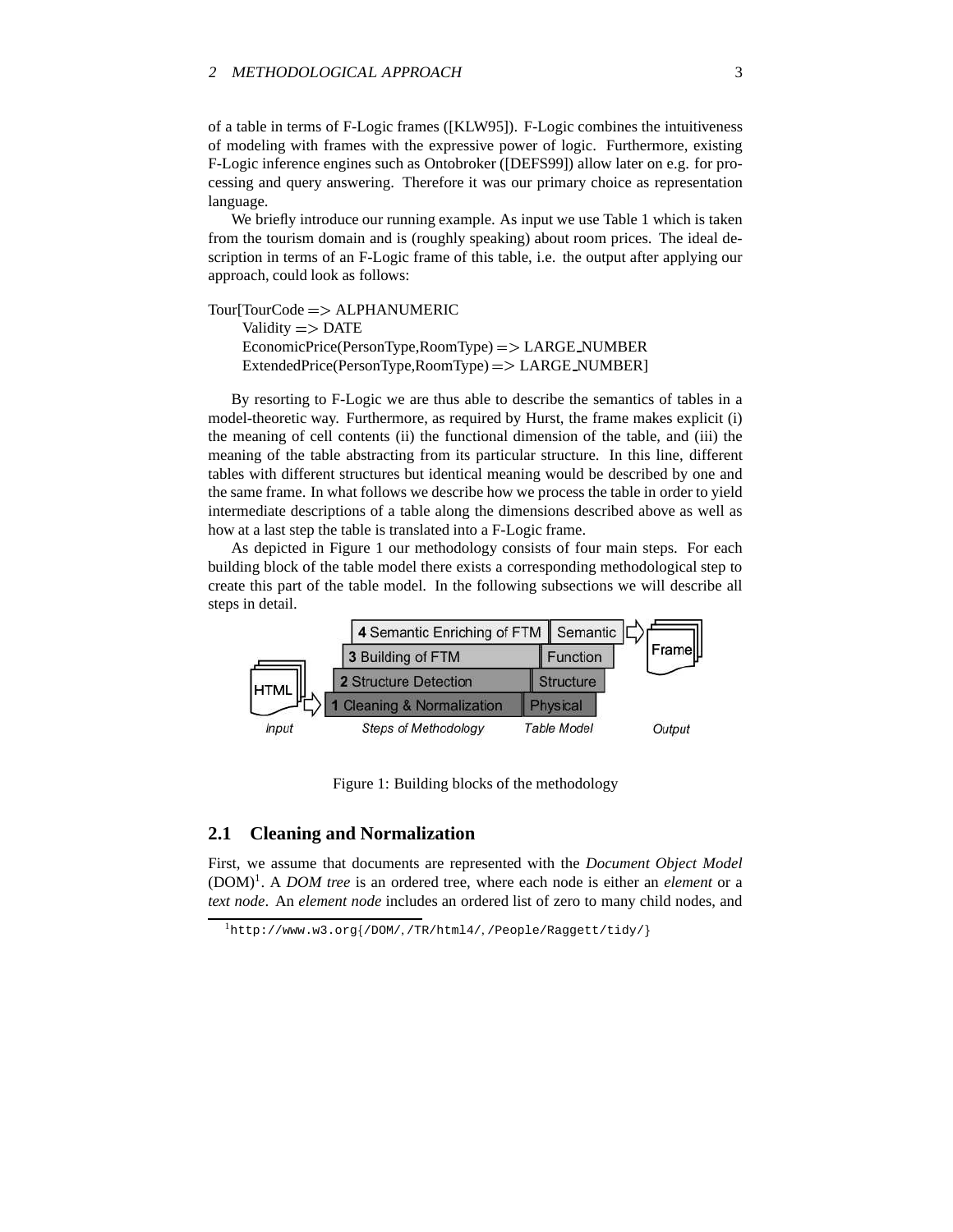| Tour Code  | Tour Code    | <b>Tour Code</b> | DP9LAX01AB         | DP9LAX01AB         |
|------------|--------------|------------------|--------------------|--------------------|
| Valid      | Valid        | Valid            | $01.05 - 30.09.04$ | $01.05 - 30.09.04$ |
| Class/Ext. | Class/Ext.   | Class/Ext.       | Economic           | Extended           |
| Adult      | <b>PRICE</b> | Single Room      | 35,450             | 2,510              |
| Adult      | <b>PRICE</b> | Double Room      | 32,500             | 1,430              |
| Adult      | <b>PRICE</b> | Extra Bed        | 30,550             | 720                |
| Child      | <b>PRICE</b> | Occupation       | 25,800             | 1,430              |
| Child      | <b>PRICE</b> | No occupation    | 23,850             | 720                |
| Child      | <b>PRICE</b> | Extra Bed        | 22,900             | 360                |

Table 2: Table 1 after cleaning and normalization step

contains a string-valued tag (such as table, h1 or title) and zero to many stringvalued attributes (such as href or src). A *text node* normally contains a single text string and has no child nodes.

In the Cleaning and Normalization step we want to construct an initial table model out of a DOM tree. This model cannot be simply generated by applying the algorithm recommended by  $W3C<sup>1</sup>$  on a table element, but some additional steps of processing and refinement are needed.

HTML documents are often very noisy in a sense that their syntactic structure is incorrect. In order to clean the code and make it syntactically correct, we employ the Tidy<sup>1</sup> utility. The outcome is a cleaned and corrected DOM tree.

The normalization of the rendered table is necessary, when an explicit rowspan or colspan attribute indicates multiple row or column spanning cells and the actual total number of rows or columns is lower than the attribute value. In this step our system updates the corresponding DOM subtrees accordingly.

Table 2 shows the final reformulation of the example in Table 1, where cleaning has been performed and copies of cells with rowspan and rowspan attributes have been properly inserted into matrix structure.

### **2.2 Structure Detection**

#### **2.2.1 Assignment of functional types and probabilities to cells.**

In the first walk over the table element (of the DOM tree), we convert a sub-tree into a matrix structure, which is populated by cells according to its layout information. During this step the text of each cell is tokenized, and each token is assigned a *token type* (see Figure 2). At the same time, we assign each cell in the rendered table a *functional type* (A-cell or I-cell) and a probability for this type. By default, a cell is assigned no functional type, which is observed by a probability having value zero, unless the cell includes only/mostly tokens, recognized as dates, currencies, or numerical values. In the latter case the cell is assigned the type I-cell, and its probability is calculated based on the proportion of tokens which talk in favour of this type. We also assume that the cell in the lowest right corner is always an I-cell, and the cell in the upper-left corner is an A-cell. Therefore we assign them the type, regardless of their content, with probability one.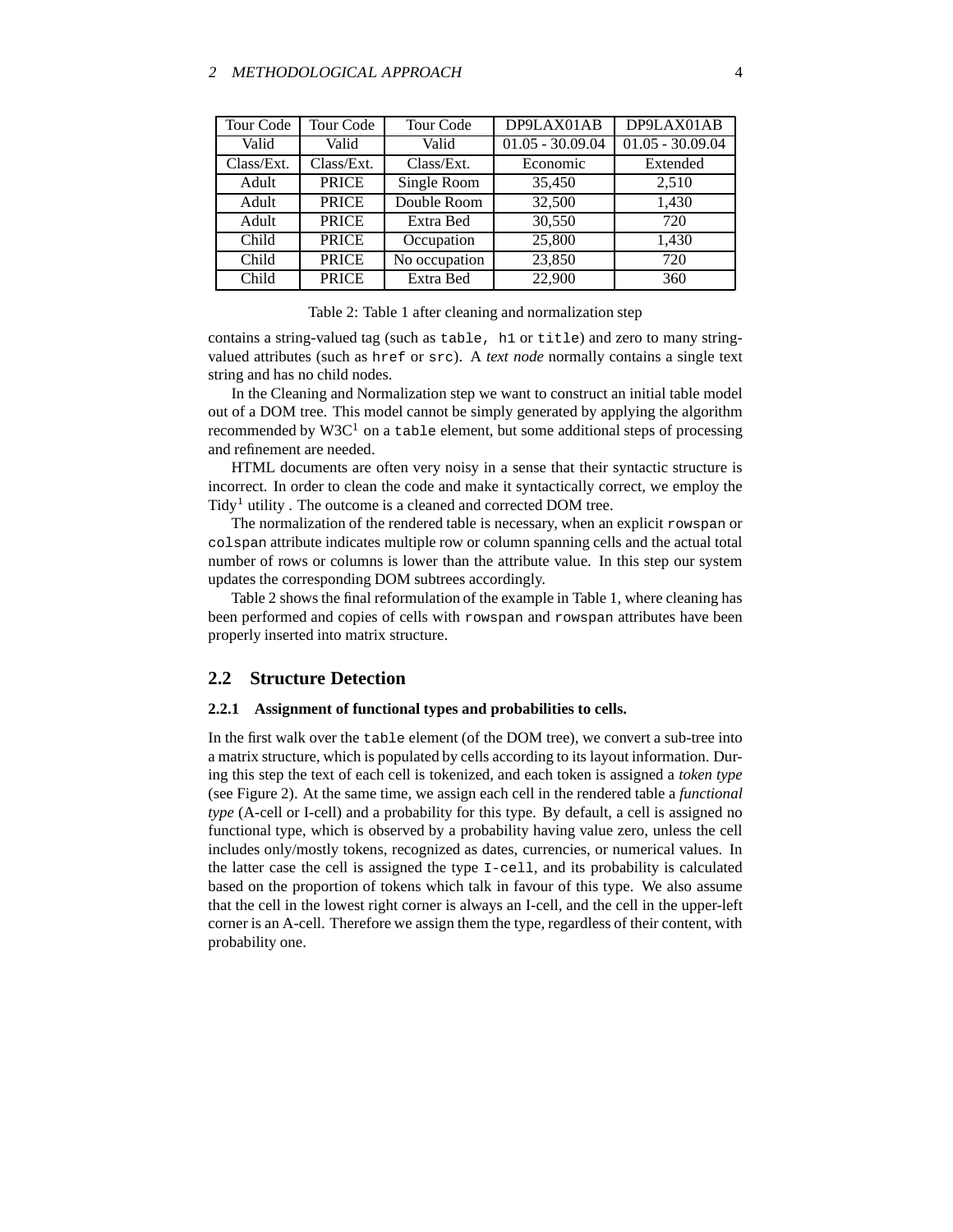#### **2.2.2 Detecting table orientation.**

One problem related to the interpretation of a table is that its logical orientation is a priori not clear. In fact, when performing a local search on a table, the data of interest can be either ordered in a top-to-down (vertical orientation) or left-to-right manner. For example, in figure 1 the relationship "*Tour Code, DP9LAX01AB*" reads left-to-right, but price values of an attribute "*Economic Class*" appear top-to-down. When trying to determine the table orientation we rely on the similarity of cells. The intuition here is that, if rows are similar to each other, then orientation is vertical and on the contrary, if columns are similar, then interpretation is horizontal.

In order to calculate the differences among rows and columns of the table, we need first to define how to calculate the difference between two cells. For this we represent a cell as a vector  $c$  of *token types* of all the tokens in the cell. Henceforth,  $c_i$  will denote the i-th component of the vector  $c$ , corresponding to the token type of the i-th token in the cell. Furthermore,  $|c|$  will denote the size of the vector. The token types we consider are given in Figure 2. They are ordered hierarchically thus allowing to measure the distance  $\delta$  between two different types as the edges between them. This representation is flexible and can be extended to include domain specific information. For example, the numeric type is divided into categories that include range information about the number, i.e. LARGE NUM ( $\geq$  10.000), MED NUM (100  $\leq n$  < 10.000),  $SMALL$  NUM (< 100), and CURRENCY, which can be treated as a domain specific information.

Now when comparing the vectors of two cells, we compare the token types with same indices in case the vectors have equal length; otherwise, we calculate the distance for the left-side tokens (tokens are aligned at the head) and for the right-side tokens (tokens are aligned at the tail). The distance is in the latter case also averaged.

$$
\delta_{cells}(c_P, c_Q) := \begin{cases}\n\frac{1}{2} \left( \sum_{i=1}^u \delta(c_{P_i}, c_{Q_i}) + \sum_{i=w}^v \delta(c_{P_i}, c_{Q_i}) \right) & \text{if } |c_P| \neq |c_Q| \\
\sum_{i=1}^{|c_P|} \delta(c_{P_i}, c_{Q_i}) & \text{if } |c_P| = |c_Q|\n\end{cases}
$$
\n(1)

where  $u = min(|c_P|, |c_Q|), v = max(|c_P|, |c_Q|)$  and  $w = v-u+1$ . Now given a table with r rows and s columns, the total distance ( $(\Delta_{\text{cols}})$ ) between columns is calculated by summing up the distance between the last column and each of the preceding  $m-1$ columns, where  $m = min(r, s)$ , i.e.

$$
\Delta_{\text{cols}} = \sum_{i=1}^{m-1} \delta_{\text{cols}}(\text{col}_{s-i}, \text{col}_s) \tag{2}
$$

$$
\delta_{cols}(col_p, col_q) = \sum_{i=m}^{s} \delta_{cells}(c_{i,p}, c_{i,q})
$$
\n
$$
row x and column y
$$
\n(3)

where  $c_{x,y}$  is the cell in row x and column y.

The total distance ( $\Delta_{rows}$ ) between rows is by analogy calculated by summing up the distance between the last row and each of the  $m-1$  preceding rows: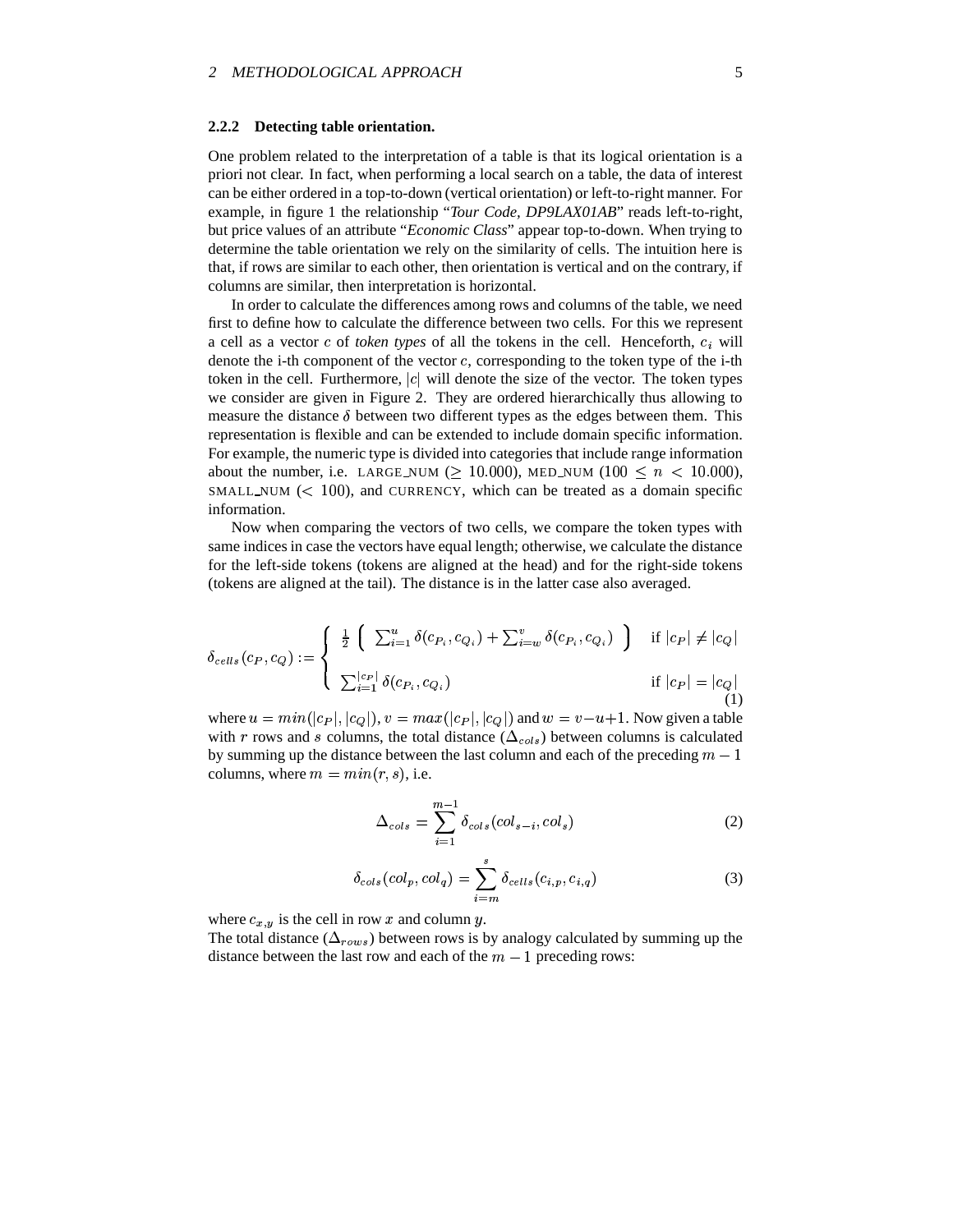$$
\Delta_{rows} = \sum_{i=1}^{m-1} \delta_{rows}(row_{r-i}, row_r) \tag{4}
$$

$$
\delta_{rows}(row_p, row_q) = \sum_{i=m}^{r} \delta_{cells}(c_{p,i}, c_{q,i})
$$
\n(5)

Here we only compare equal number of rows and columns thus optimizing the comparison. Finally, to determine the orientation of the table, we compare both results. If the distance between columns is greater than among rows ( $\Delta_{\text{cols}} > \Delta_{\text{rows}}$ ), orientation is set to *vertical* (top-to-down). On the other hand, if the distance between columns is lower than among rows ( $\Delta_{\text{cols}} < \Delta_{\text{rows}}$ ), then orientation is set to *horizontal* (leftto-right). In the last case, where the two results are equal, orientation is assigned the default, i.e. *vertical*.



Figure 2: Hierarchy of token types

### **2.2.3 Discovery of regions.**

#### **Definition 1 (Logical unit)**

A logical unit is <sup>a</sup> part of <sup>a</sup> table produced by <sup>a</sup> horizontal split in case of vertical orientation or by <sup>a</sup> vertical split in case of horizontal orientation.

#### **Definition 2 (Region)**

A region is <sup>a</sup> rectangular area of table consisting of cells with the same functional type. Regions cannot extend over multiple logical units and can therefore only appear within one logical unit.

Here we will present a step-by-step algorithm for discovery of regions in tables. Pseudocode of the algorithm is given in Table 3.

1. *Initialize logical units and regions.* First, the system splits a table into *logical units*. In particular, when table orientation is column-wise (vertical), the horizontal split is done at every row containing cells spanning multiple columns, or when dealing with row-wise (horizontal) orientation, vertical split is done at every column containing cells spanning multiple rows. Consecutive logical units may then be merged if their layout structure is equal. Over-spanning cells of type I-cell also represent a sign for a split. Note that a table itself is by definition one logical unit.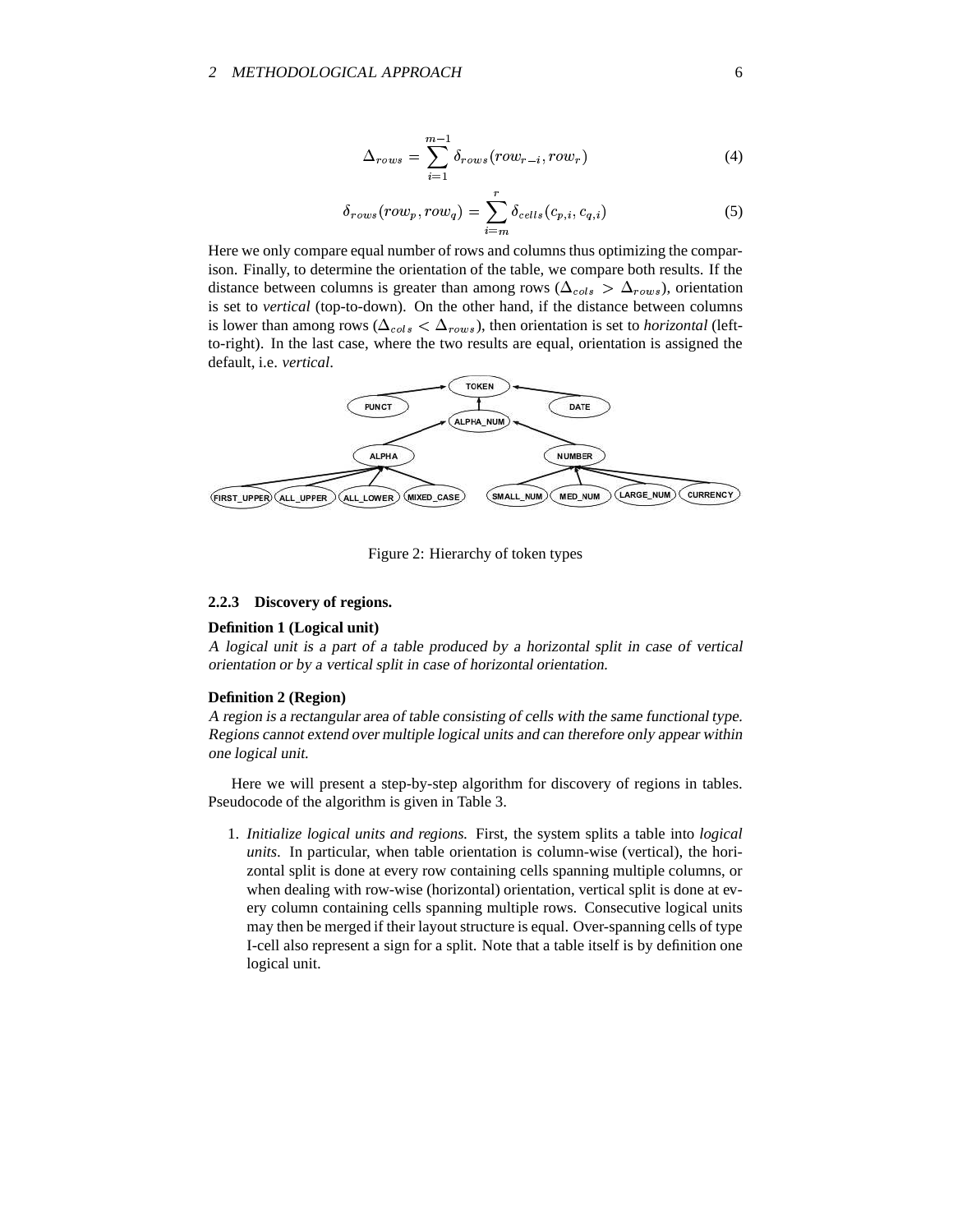- 1. Initialize logical units and regions
- 2. Learn string patterns of regions

### **for** all logical units

- **do while** (logical unit is not uniform)
- 3. Choose the best coherent region
- 4. Normalize logical unit

#### Table 3: Algorithm for discovery of regions

For example, Table 1 has three logical units. The first logical unit is extending over the first two rows, the second one over the third row, and the third one over the rest of the table. The first two rows have an over-spanning cell with functional type I-cell and are grouped into one logical unit because their layout structure is equal. A third row has a cell spanning multiple columns, and the rest is grouped into one logical unit.

Once splitting is over, region initialization step begins. The system starts at a lower-right corner and moves according to its orientation towards upper-left corner over all logical units, thus generating all distinct initial regions. The cell  $c_N$  is added to a region r if the following conditions apply (otherwise a new region is created):

- (a) it is within the same logical unit as other cells
- (b) its size is equal to the size of cells already in the region, and
- (c) it keeps the distance among cells in  $r$  within a pre-defined value:

$$
\delta_{cells}(c_N, c_{1(r)}) \le 2 \tag{6}
$$

2. Learn string patterns for regions. For each region r we learn a set  $P_r$  of significant patterns, which are sequences of token types and tokens, describing the content of a significant number of cells. The patterns are of two types: first represents the content of cells from left-to-right (forward) and second from rightto-left (backward). The pattern 'FIRST UPPER Room' for example covers the cells 'Single Room' and 'Double Room'. For the purpose of pattern construction we have implemented DATAPROG algorithm, which is together with detailed pattern learning process described in [LMK03].

Before entering a loop, the system checks the uniformity of every logical unit. In our case, the logical unit is uniform, when it consists of logical sub-units and each sub-unit includes only regions of the same size and orientation. Only the units that are not uniform are further processed within the following steps of the loop.

3. *Choose the best coherent region.* If a logical unit is not uniform, the system chooses its *best region*, which is used to normalize neighboring regions and consequently the logical unit itself. The best region  $r_{max}$  is chosen according to the formula  $\Phi_{r_{max}} = max_{r_{in}l} \phi_{r,l}$ , which is calculated by the following equation: formula  $\Phi_{r_{max}} = max_{r_{\text{in}}l} \phi_{r,l}$ , which is calculated by the following equation: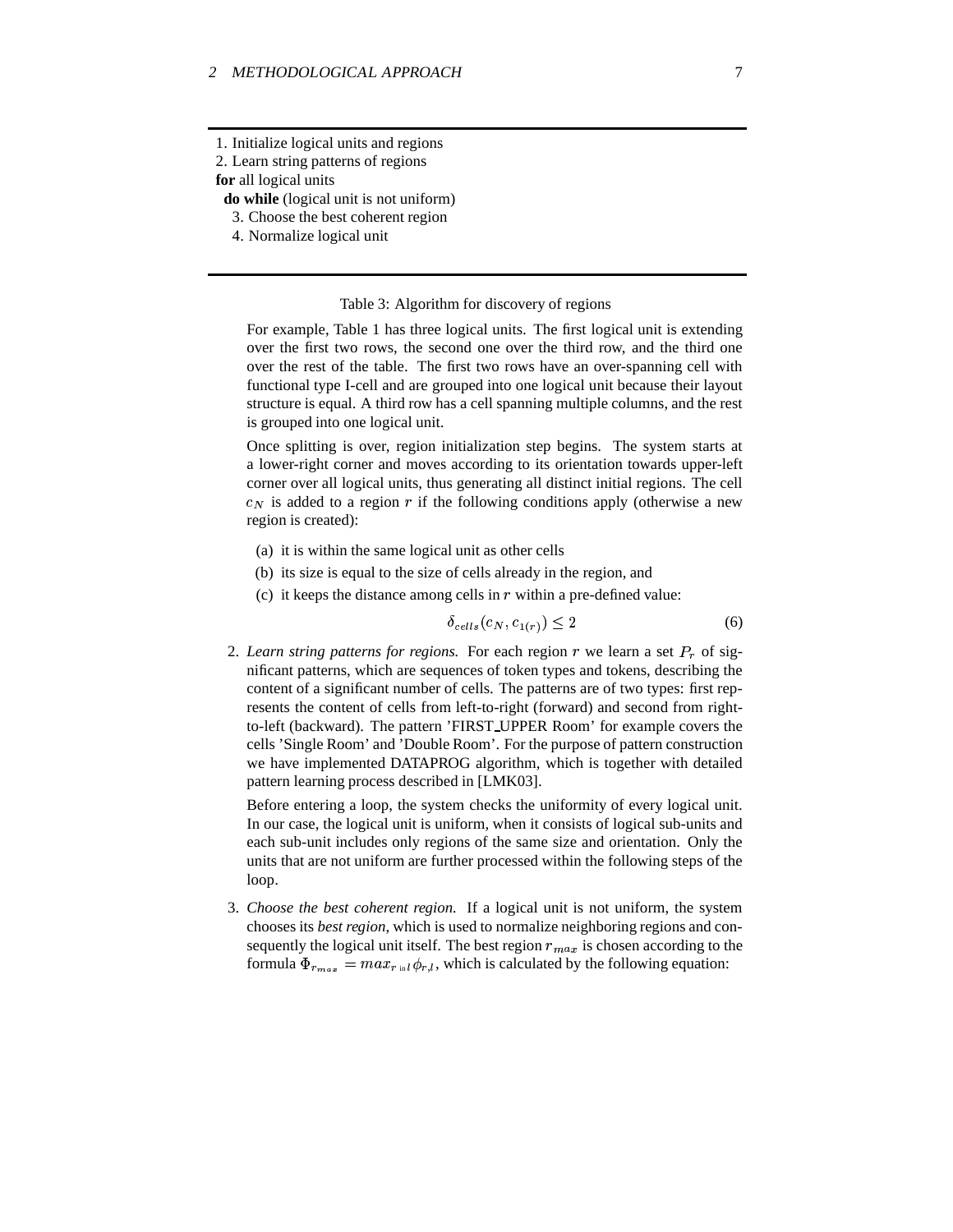$$
\phi_{r,l} := \left( \frac{|r|}{|l|} + \frac{1}{|r|} \sum_{c \text{ in } r} P(c) + \frac{1}{2 \cdot |r| \cdot |P_r|} \sum_{p \in P_r} covers(p, r) \right) \tag{7}
$$

where *l* denotes a *logical unit*, *r* denotes a *region* in the unit, *c* denotes *cells* in the region, and  $P_r$  is the set of *significant string (forward and backward)* patterns for the region as described above. The function  $\omega vers(p, r)$  returns a number of cells covered by pattern  $p$  in region  $r$ . According to the above formula, the selected region maximizes the sum of averaged region size (1st operand of the sum), averaged cell probabilities (2nd operand) and averaged pattern coverage over a particular region (3rd operand).

4. *Normalize neighboring regions of the best region.* The intuition here is to use the best region as a propagator for other regions in their normalization process. First, the system selects (based on the orientation) all neighboring regions, i.e. those that appear in the same rows (left/right) for column-wise orientation, or in same columns (up/down) for row-wise orientation. Now, two possibilities exist: (a) neighboring regions within a common column/row (orientation dependent) do not extend over the boundaries of the best region. In this case, the solution is straightforward, because the 'new' region is extended in a way to cover all common column/row regions. (b) neighboring regions within a common column/row do extend over the boundaries of the best region. In this case, the best region is extended accordingly, and this step repeated.

The logical unit is being processed within the loop as long as the system is not able to divide it into logical sub-units, where each sub-unit includes only regions of the same size and orientation (uniformity condition). Note that string patterns, probabilities and functional types of normalized regions are also updated in every loop. To finalize, in this way all logical units are being normalized and prepared for further processing.

### **2.3 Building of Functional Table Model**

The key step of translating a table into a frame is building a model of the functional dimension of the table. This model is called *Functional Table Model* (FTM) and essentially arranges regions of the table in a tree, whereby the leaves of the tree are all the regions consisting exclusively of I-cells. Most importantly, in the FTM these leaves are assigned their functional role, i.e. *access* or *data*, and semantic labels as described in Section 2.4.1.

The construction of the FTM proceeds bottom up: we start with the lowest logical unit in the table and proceed with further logical units towards the top. For each logical unit in question we first determine its type. There are three possibilities: (a) the logical unit consists only of A-cells, in which case all its regions will be turned into inner nodes of the tree and thus connected to some other nodes in the tree, (b) it consists only of I-cells, in which case they will constitute leafs and will be connected to appropriate inner nodes, and (c) it consists of I-cells and A-cells, in which case we determine the logical separation between them by taking the uniformity condition into account.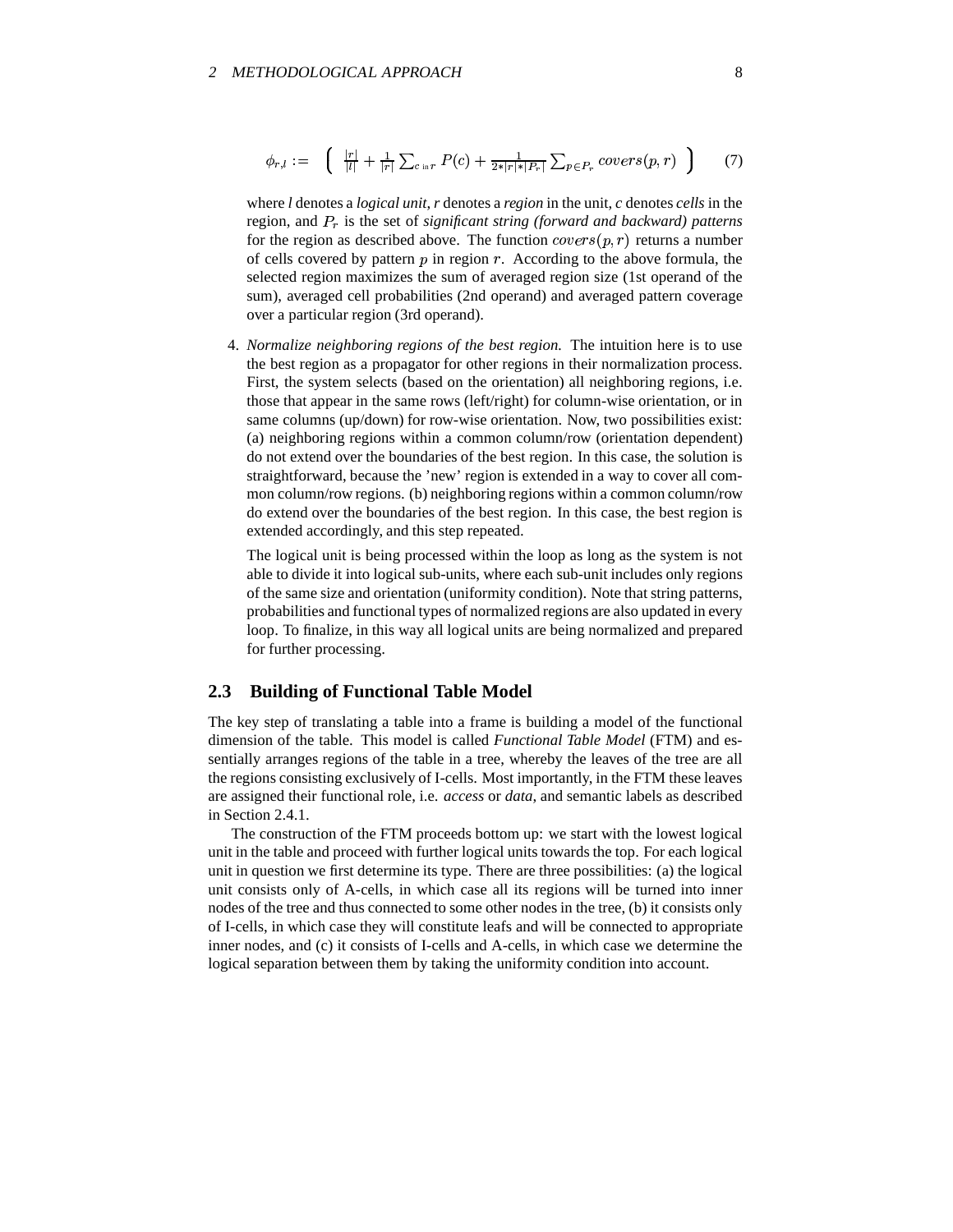### <sup>2</sup> METHODOLOGICAL APPROACH 9

In some cases a special *connection node* (see Figure 3) needs to be inserted into the tree. This occurs when we encounter a logical unit that reflects a split in the table, in particular when a previous logical unit contained only A-cells, but the present logical unit again contains I-cells. In such cases, we check (described later in this paragraph) if reading orientation of the present logical unit is different from the previous one and needs to be changed. If this is true, the logical unit needs to be recalculated, as described in Section 2.2.3. For example, the first logical unit (first two rows) in Table 1 has four regions (each 'logical' cell) and there is no logical unit on top of it. So, if the orientation was vertical (i.e. like in lower logical unit), there would be no inner node (consisting of A-cells) to connect the I-cells to. Thus orientation has to be changed from vertical to horizontal for this logical unit.

As already mentioned above, each region in a leaf position is assigned its corresponding functional role. The role *access* is assigned to all consecutive regions (starting at the left subnodes of a subtree) together forming a unique identifier or key in the database terminology. The rest of the leaf nodes in the subtree get assigned the role *data*.

When all logical units have been processed, we connect the remaining unconnected nodes to a root node. For example, the FTM constructed out of our running example is depicted in Figure 3.



Figure 3: A functional table model (FTM) of the running example (Table 1) with square components representing I-cells and rounded components representing A-cells.

After FTM is constructed, we examine if there are any multi-level (at least two levels of inner A-cell nodes) subtrees that might be merged. The candidate subtrees for merging must have the same tree structure (same number of levels and nodes on each level) and at least one level of matching A-cells. If there are any candidates that fulfill the requirements, we perform a process called *recapitulation*, where we merge the nodes at same positions in both subtrees. An example of recapitulation is depicted in Figure 4. As we only require one level of matching A-cells, there might be some A-cells that do not match. For every such case, the following steps are taken: (a) find a semantic label of a 'merged' A-cell node (described in Section 2.4.1), (b) connect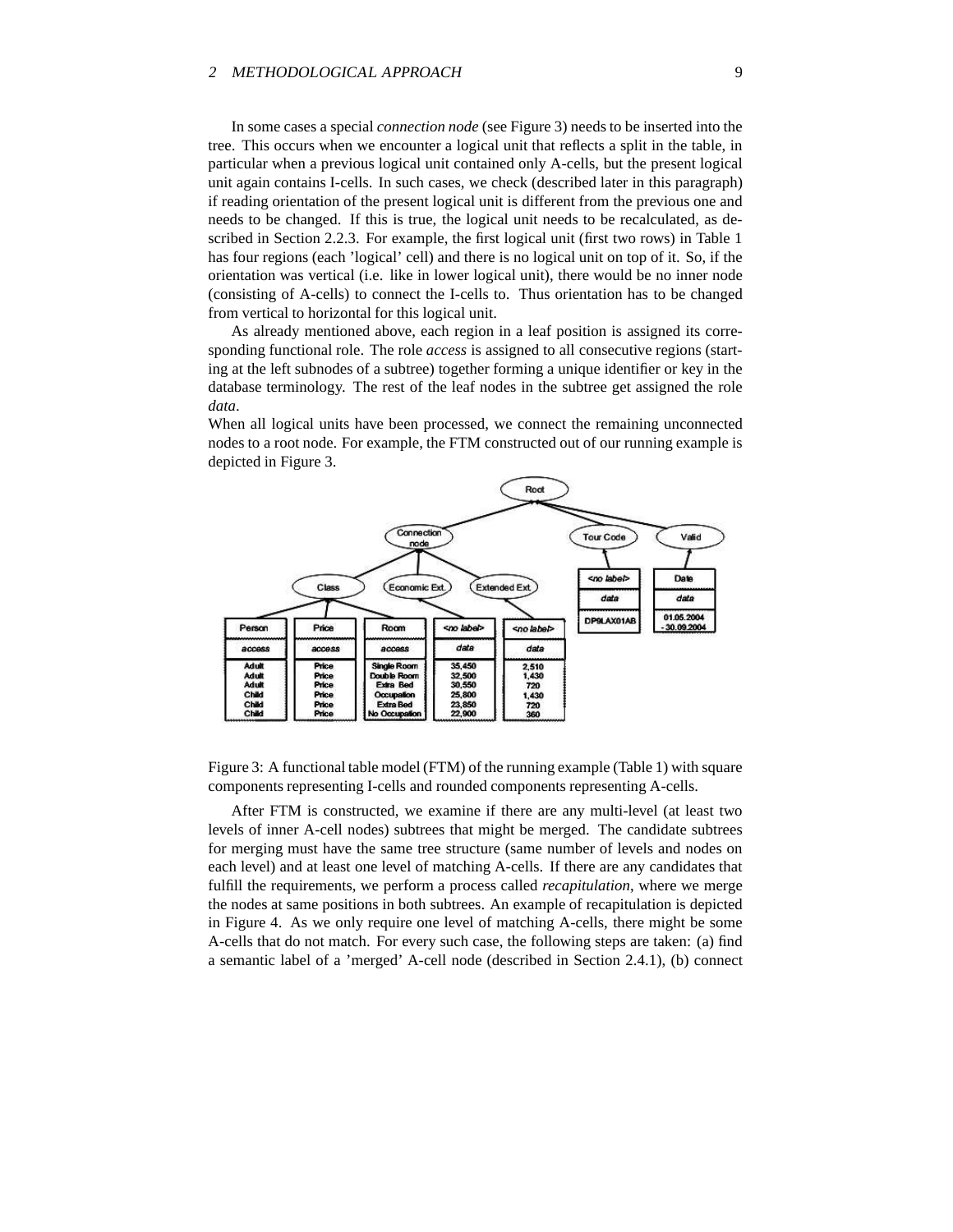#### 2 METHODOLOGICAL APPROACH 2 2 METHODOLOGICAL APPROACH

the 'merged' A-cell to a new leaf node, which is populated by the A-cell contents of merged nodes, and (c) assign the functional role of the new leaf node to *access*. In this way we check and merge all possible multi-level subtrees of a FTM and finalize the construction process.



Figure 4: An example of recapitulation process.

### **2.4 Semantic Enriching of Functional Table Model**

### **2.4.1 Discovery of semantic labels.**

In order to find semantic labels for each table region (node), we resort to the WordNet lexical ontology [Fel98] to find an appropriate hypernymcovering all tokens in the cells contained in the region. Furthermore, we also make use of the GoogleSets<sup>2</sup> service to find synonyms for certain tokens. For example, a region in Table 2 consists of tokens *adult* and *child*, for which WordNet suggests the hypernym *person*. However, the tokens are not always so 'pure', therefore we stepwise remove words in the cells by the following transformations and consult WordNet after each step to yield a suitable hypernym:

- 1. punctuation removal
- 2. stopword removal
- 3. compute the TFIDF measure (where the documents are cells in our case) for each word and filter those for which the value is lower than 1/3
- 4. select words that appear at the end of the cells as they are more significant<sup>3</sup>
- 5. query GoogleSets with the remaining words in order to filter words which are not mutually similar

### **2.4.2 Map Functional Table Models into Frames.**

In order to define how to transform a FTM into a frame, we first give a formal definition of a method and a frame:

<sup>2</sup>http://labs.google.com/sets

<sup>&</sup>lt;sup>3</sup>The intuition here is that for nominal compounds the nominal head is at the end.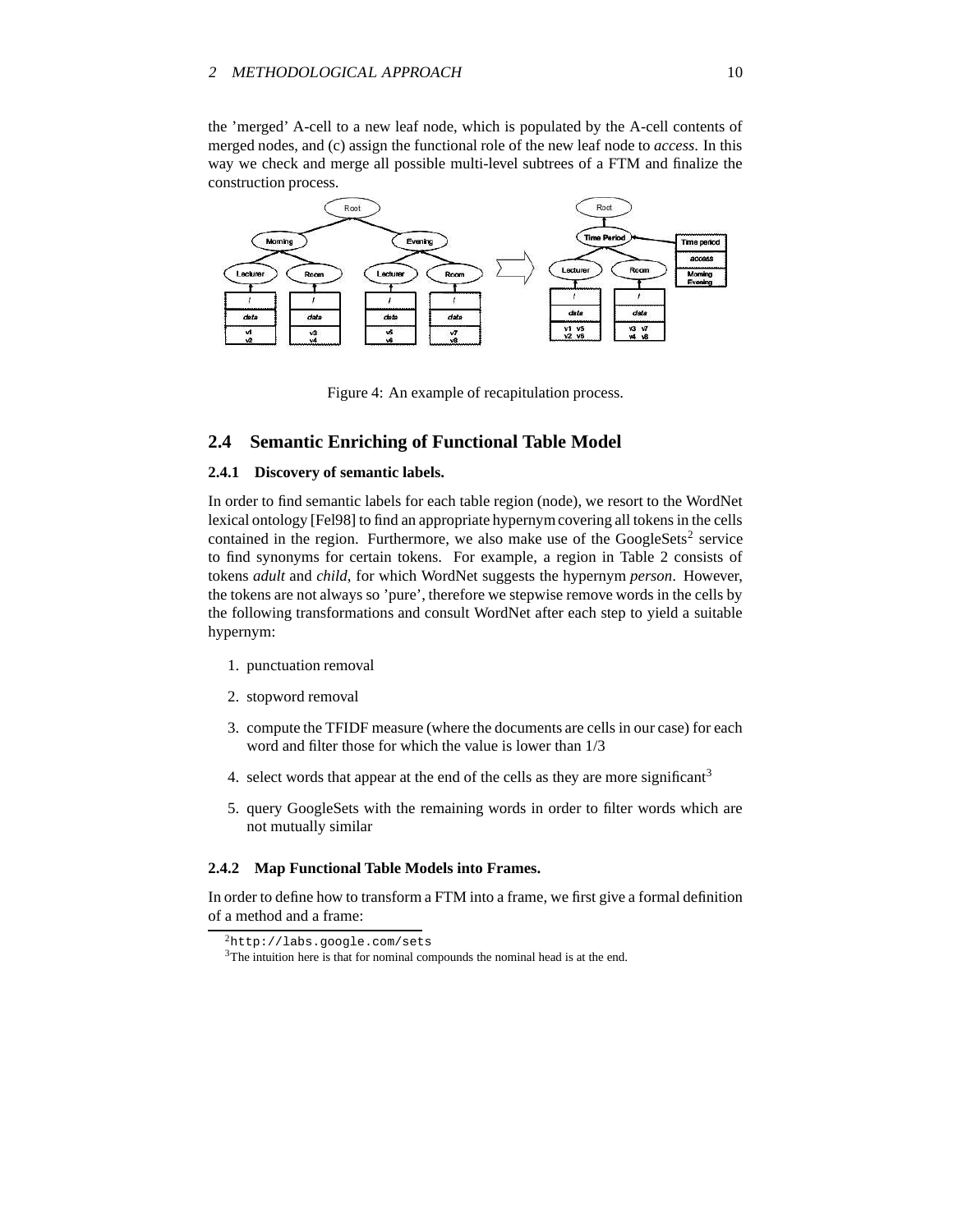#### **Definition 3 (Method)**

A method is a tuple  $M := (name_M, range_M, P_M)$ , where (i)  $name_M$  is the name of the method, (ii)  $range_M$  is a string describing the range of the method and (iii)  $P_M$  is <sup>a</sup> set of strings describing the parameters of the method.

The method  $Price(PersonType, RoomType) \Rightarrow NUMBER$  would for example be formally represented as the tuple (Price,NUMBER, {PersonType, RoomType}). Further, a frame is defined as follows:

### **Definition 4 (Frame)**

A Frame F is a pair F:=( $name_F$ ,  $M_F$ ) where  $name_F$  is the name of the frame and  $M_F$ is <sup>a</sup> set of methods as described above.

Now when generating a frame, we create one method  $m$  for every region with functional role *data* with all the regions of type *access* as parameters of this method. This parameters must either be located on the same level within the same subtree or on a parent path to the root node. Here it is crucial to find appropriate names for the method ( $name_M$ ) and parameter identifiers  $p \in P_M$ . The semantic label for each identifier is a combination of a region label (described in procedure above) and parent A-cell node labels. For better understanding, compare the FTM tree depicted in Figure 3 and the example of the generated frame given below. Further, we also set the range  $range_M$  of the method m to the syntactic token type of the region with functional role *data* for which the method was generated. Finally, the frame for the running example, generated by the system, looks as follows:

Tour [Code ALPHANUMERIC

 $DateValid = >$   $DATE$ EconomicExtension (PersonClass, RoomClass) LARGE NUMBER ExtendedExtension (PersonClass, RoomClass) LARGE NUMBER]

## **3 Evaluation**

In order to evaluate our approach, we compare the automatically generated frames with frames manually created by two different subjects in terms of Precision, Recall and F-Measure. In particular, we considered 21 different tables in our experiment and asked 14 subjects to manually create a frame for three different tables such that each table in our dataset was annotated by two different subjects with the appropriate frame  $(14 \times 3 = 21 \times 2 = 42)$ . In what follows we first describe the dataset used in the experiments. Then we describe the evaluation methodology and present the actual results of the experiment. The definition of the task as well as the instructions for the annotators can be found at http://www.aifb.uni-karlsruhe.de/WBS/ pci/FromTables2Frames.ps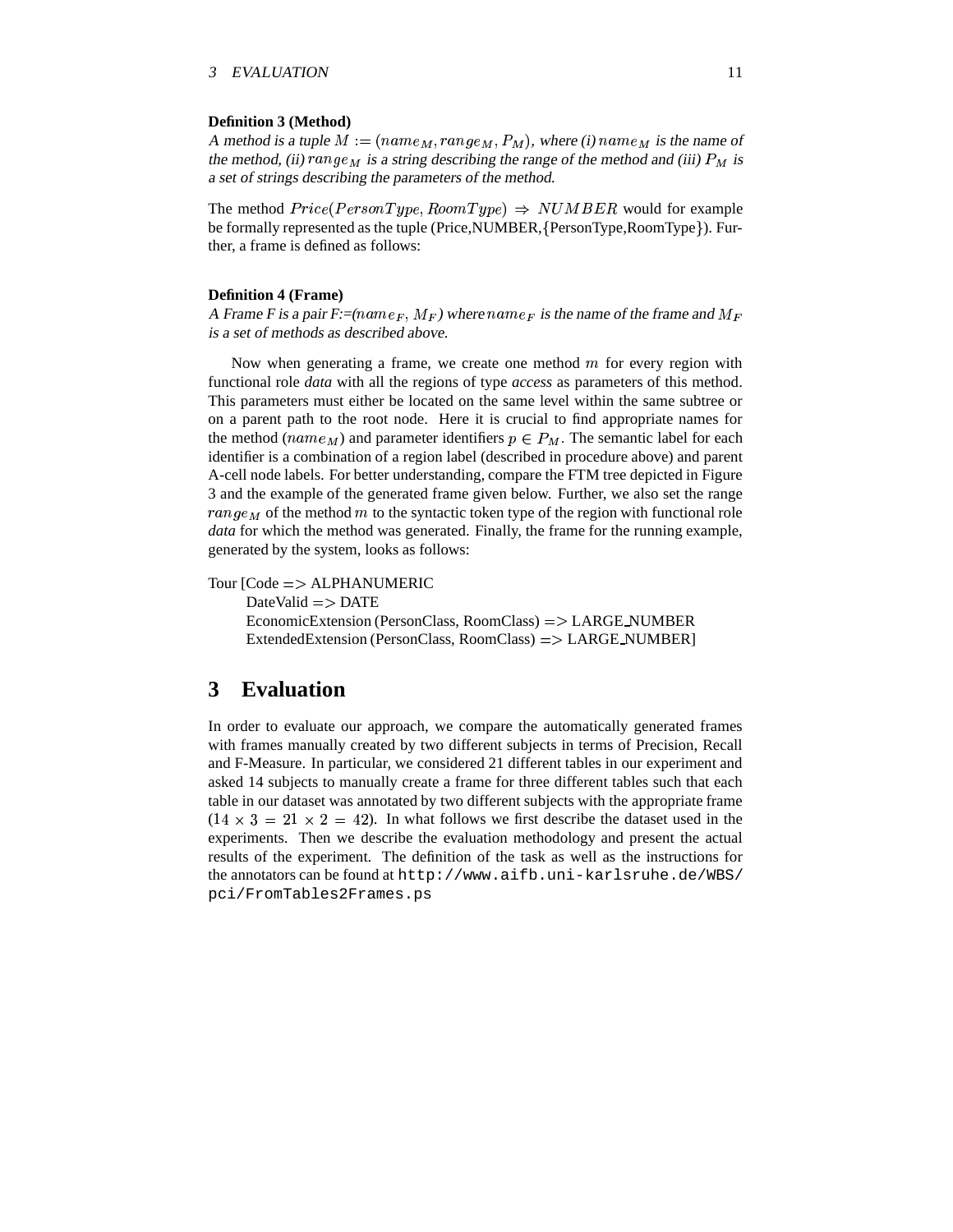| Trip<br>Code | Trip<br><b>Duration</b><br>(in days) | Cost | Insurance |  |
|--------------|--------------------------------------|------|-----------|--|
| LM202        | $-7$                                 | 520  | 50        |  |
| LM208        | $9 - 15$                             | 725  | 70        |  |
| LM209        | $16 - 23$                            | 949  | 90        |  |
| LM311        | $23 - 31$                            | 1495 | 120       |  |
| LM223        | $32 - 45$                            | 2275 | 195       |  |
| <b>XM001</b> | 46-60                                | 3180 | 220       |  |

|                       | Departure                              | Arrival                   |
|-----------------------|----------------------------------------|---------------------------|
| City:                 | <b>Dallas/Ft</b><br>Worth.<br>TX (DFW) | Honolulu.<br>HI (HNL)     |
| Scheduled:            | Mar 16 -<br>11:45am                    | Mar 16 -<br>4:20pm        |
| Actual:               | Mar 16 -<br>Not Available              | Mar 16 -<br>Not Available |
| Gate/Terminal:        | A29                                    | 18                        |
| <b>Baggage Claim:</b> |                                        | F <sub>2</sub>            |
|                       | $(b)$ 2D                               |                           |

| Rate (%) | Regular               | Float |
|----------|-----------------------|-------|
|          | Regular Fixed Deposit |       |
| 1 Year   | 5.05                  | 5.05  |
| 2 Years  | 5,1                   | 5,1   |
| 3 Years  | 5,1                   | 5.1   |
|          | <b>Fixed Deposit</b>  |       |
| 3 Months | 4,35                  | 4,35  |
| 6 Months | 4,6                   | 4,6   |
| 9 Months | 4,7                   | 4,7   |
| 1 Year   | 5                     | 5     |
| 2 Years  | 5.05                  | 5.05  |
| 3 years  | 5.05                  | 5.05  |

(c) Partition table

Figure 5: Examples of Tables

### **3.1 Table Classes**

We have identified three major table classes according to their layout that appear frequently on the web: *1-Dimensional* (1D), *2-Dimensional* (2D), and *Complex* tables. The first two classes are more simple and also appear more often compared to the last class. A similar classification into classes has also been introduced in [WWW $+00$ ].

**1-Dimensional tables:** this class of tables has at least one row of A-cells above the rows of I-cells. If there are more than one row of A-cells then we assume that they are hierarchically connected. The content of the I-cells in different columns represent instances of the A-cells above. An example of this type is given in Figure 5 (a).

**2-Dimensional tables:** this class has a rectangular area of I-cells appearing within columns. This class has at least one row of A-cells above the rectangular area, and at least one column of A-cells on the left side of the rectangular area. Discovering and handling of this class is hard as it is difficult for a system (without any other knowledge) to decide if the first column consists of A-cells or I-cells. Our solution here is to interpret the leading column as A-cells only if its first row cell is a non-spanning cell with an empty label or a label containing a character '/'. An example for this type of table is given in Figure 5 (b).

**Complex tables:** this class of tables incorporate a great deal of variety in layout structure. Therefore a table might have the following features:

- **Partition data labels:** Special over-spanning data labels between the data and/or attribute labels can make several partitions of the table. Each partition shares the same attributes, such as in Figure 5 (c). In this case the relation among attribute and data value cannot be obtained directly.
- **Over-expanded labels:** some entries might expand over multiple cells. There are two options: (a) data values span over multiple rows in the same column or (b) an attribute label spans over multiple columns. Example of this class is part of the Table 1, in particular the lower seven rows.
- **Combination:** large tables might consist of several smaller, simpler ones. For example, Table 1 consists of two structurally 'independent' tables.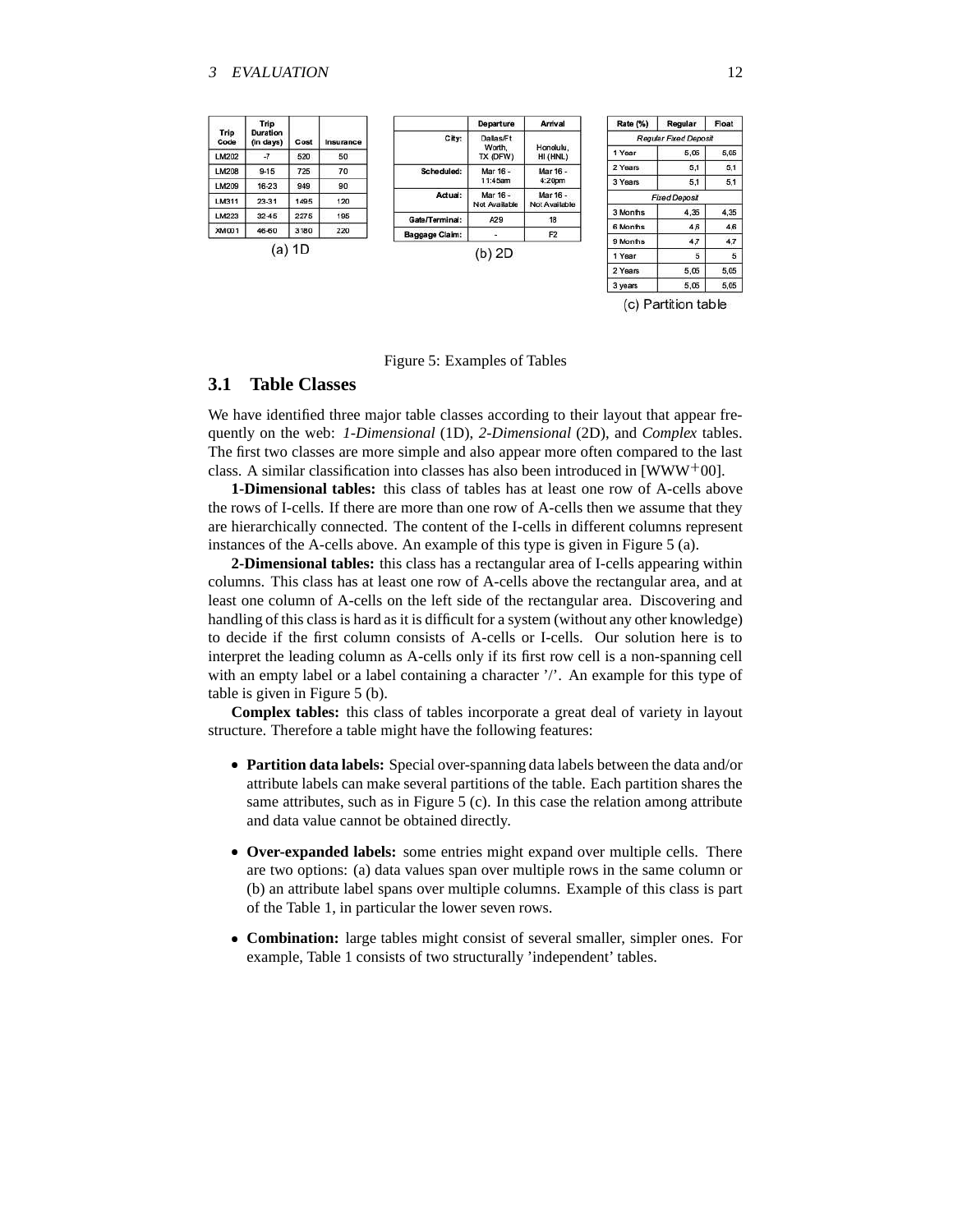In our experiment, we have gathered 21 tables, each belonging to at least one class. Since the first two classes are a bit less interesting, we used only three different tables for each class, but for each complex subclass we used five different tables. All tables were gathered from two distinctive sources: one from tourist domain and another from a source dealing with food research. Domains were quite different, and also tables were selected from different sources in a way that their distribution over classes is uniform.

### **3.2 Evaluation Methodology**

We evaluated our approach by considering the well-known information retrieval measures Precision, Recall and F-Measure. In particular, for each table we evaluated the frame automatically generated for it by the system with respect to the two frames manually created by two different subjects along the following lines: *Syntactic Correctness*, *Strict Comparison, Soft Comparison, Conceptual Comparison*.

In order to assess how similar two strings are, we will introduce a string comparison operator  $\sigma: String \times String \rightarrow [0..1].$ 

In particular, in our evaluation we use a string comparison operator based on a combination of a TFIDF weighting scheme with the Jaro-Winkler string-distance scheme ([CRF03]). The *Syntactic Correctness* measures how well the frame captures the syntactic structure of the table, i.e. to what extent the number of arguments matches the number of parameters as specified by the human annotator for a given method. In what follows we define three functions *Syntactic* giving the syntactic correctness between two methods as well as a method and a frame, respectively.

$$
Syntactic_{M\times M}(m_1,m_2):=\left\{\begin{array}{cc}\frac{|P_{m_1}|}{|P_{m_2}|}&\text{if }|P_{m_2}|>0\\1&\text{if }|P_{m_1}|=|P_{m_2}|=0\\0&\text{otherwise}\end{array}\right.
$$

$$
Syntactic_{M\times F}(m,f)=Syntactic_{M\times M}(m,m'),
$$

where m' is that method in  $f_M$  which maximizes  $\sigma'(m, m') \times Syntactic_{M \times M}(m, m')$ . Note that the above measures are directed; they will be used in one direction to

obtain the Precision and in the other direction to obtain the recall of the system.

Strict Evaluation then checks if the identifier for the method name, the range and the parameters are identical. We also define a corresponding functions *Strict* again defined on two methods and a method and a frame, respectively:

$$
Strict_{M \times M}(m_1, m_2) := \begin{cases} 1 & \text{if name}_{m_1} = name_{m_2} \\ 0 & \text{otherwise} \end{cases}
$$

$$
Strict_{M \times F}(m, f) = max_{m' \in M_f} Strict_{M \times M}(m, m')
$$

 $Strict_{M \times F}(m, f) = max_{m' \in M_f} Strict_{M \times M}(m, m')$ <br>The Soft Evaluation also measures in how far the identifiers for the method name, the range and the parameters match, but makes use of the string comparison operator defined above:

$$
Soft_{M \times M}(m_1, m_2) = \sigma(name_{m_1}, name_{m_2})
$$

$$
Soft_{M \times F}(m, f) = max_{m' \in M_f} Soft_{M \times M}(m, m')
$$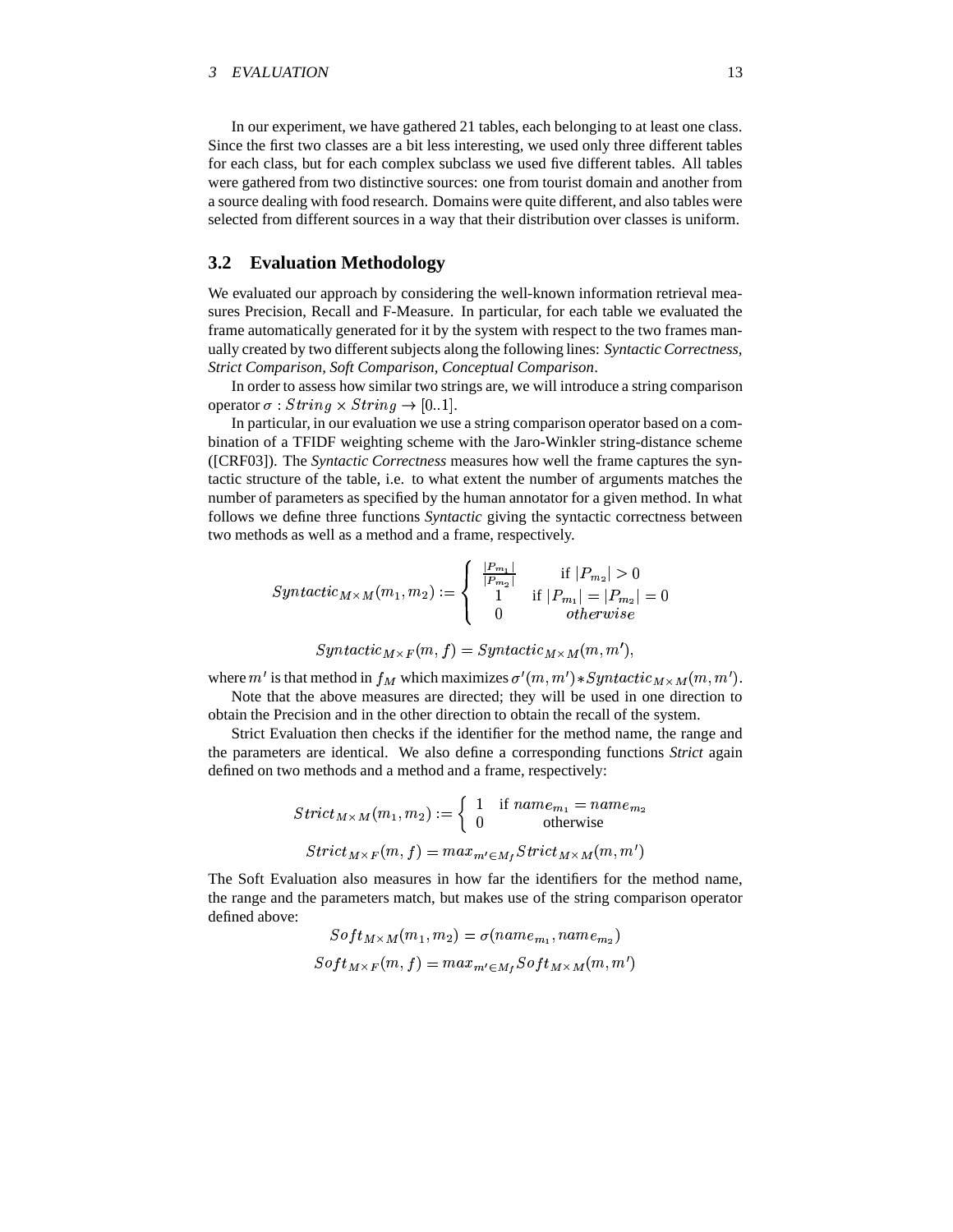Further, we have a modified string comparison  $\sigma$  which returns 1 if the string to compare are equivalent from a conceptual point of view and  $\sigma$  otherwise, i.e.

$$
\sigma'(s_1, s_2) := \begin{cases} 1 & \text{if } s_1 \text{ and } s_2 \text{ are conceptually equivalent} \\ \sigma(s_1, s_2) & \text{otherwise} \end{cases}
$$

The *Conceptual* measure was introduced to check in how far the system was able to learn the frame for a table from a conceptual point of view. In order to assess this, two of the authors compared the frames produced by the system and the ones given by the human subjects and determined which identifiers can be regarded as conceptually equivalent. In this line *RegionType*, *Region* and *Location* can be regarded as conceptual equivalent. Here are the formal definitions of the corresponding functions:

$$
Conceptual_{M\times M}(m_1,m_2)=\sigma'(name_{m_1},name_{m_2})
$$

 $\text{Conceptual}_{M \times F}(m, f) = max_{m' \in M_f} \text{Conceptual}_{M \times M}(m, m')$ 

For all the above measures we compare two frames as follows:

$$
X_{F \times F}(f, f') = \frac{\sum_{m \in f_M} X_{F \times F}(m, f')}{|f_M|},
$$

where X stands either for *Syntactic, Strict, Soft* or *Conceptual*.

In our evaluation study, we give results for Precision, Recall and F-Measure between the frame  $F<sub>S</sub>$  produced by the system and the frames  $F<sub>1</sub>, ... F<sub>n</sub>$  (in our case  $n = 2$ ) produced by the human annotators. In particular, we will consider the above evaluation functions *Syntactic, Strict, Soft* and *Conceptual* in order to calculate the Precision, Recall and F-Measure of the system. Thus, in the following formulas, X stands either for *Syntactic, Strict, Soft* or *Conceptual*:

$$
Prec_{Avg,X}(F_S,\{F_1,...F_n\}) = \frac{\sum_{1 \leq i \leq n} X(F_S,F_i)}{n}
$$

And Recall is defined inversely, i.e.

$$
Rec_{Avg,X}(F_S,\{F_1,...F_n\}) = \frac{\sum_{1 \leq i \leq n} X(F_i,F_S)}{n}
$$

Obviously, according to the definitions of the measures, the following equations hold:

 $Prec_{Strict} < Prec_{Soft} < Prec_{Concentration}$ ,  $Rec_{Strict} < Rec_{Soft} < Rec_{Concentration}$ 

Furthermore, we also give the value of the precision and recall for the frame which maximizes these measures, i.e.

$$
Prec_{max,X}(F_S, \{F_1, \ldots F_n\}) = max_i X(F_S, F_i)
$$

And Recall is defined inversely, i.e.

$$
Rec_{max,X}(F_S, \{F_1, ... F_n\}) = max_i X(F_i, F_S)
$$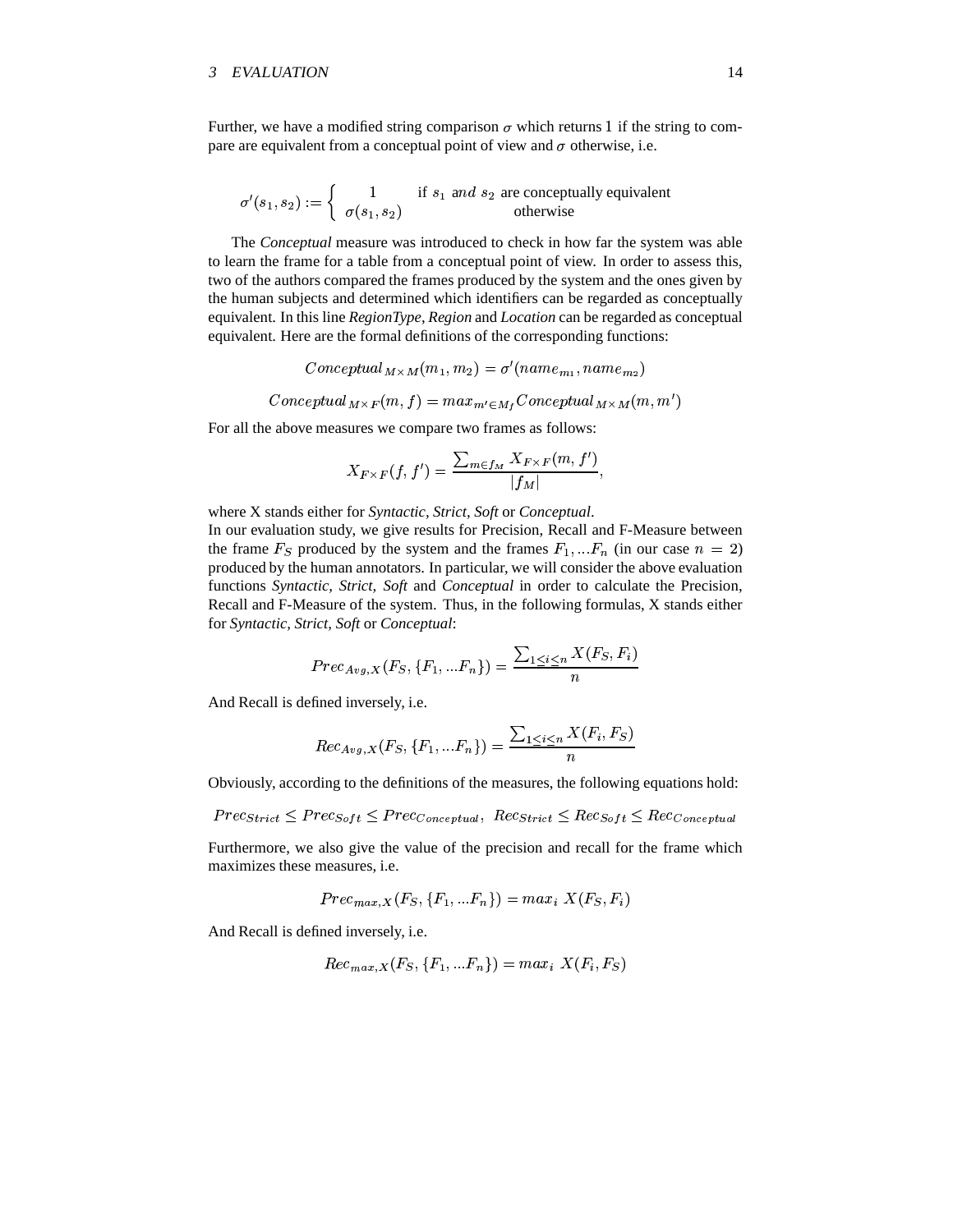Obviously, here the following equations hold:  $Prec_X \leq prec_{max,X}$ ,  $Rec_X \leq_{max,X}$ .<br>The reason for calculating precision and recall against the frame given by both annota- $_{ax,X}, Rec_X \leq_{max,X}.$ tors which maximizes the measures is that some frames given by the annotators were not modelled correctly according to the intuitions of the authors. Thus, by this we avoid to penalize the system for an answer which is actually correct. As a byproduct of calculating  $Recall_X$  and  $Recall_{max,X}$  we can also indirectly judge how good the  $z_1$  are  $z_2$  and  $z_3$  and  $z_4$  and  $z_5$  are  $z_6$  and  $z_7$  are  $z_8$  are  $z_9$  are  $z_9$  are  $z_9$  are  $z_9$  are  $z_9$  are  $z_9$  are  $z_9$  are  $z_9$  are  $z_9$  are  $z_9$  are  $z_9$  are  $z_9$  are  $z_9$  are  $z_9$  are

Finally, as is usual we balance Recall and Precision against each other by the F-Measure given by the formula:  $F_X(P_X, R_X) = \frac{2P_X - R_X}{P_X + R_X}$ 

The system is now evaluated by calculating the above measures for each automatically generated frames and the corresponding frames given by the human annotator.

### **3.3 Discussion of Results**

Table 4 gives the results for the Precision, Recall and F-Measure as described above. The first interesting observation is that the values for the *maximum* evaluation are quite higher than the ones of the *average* evaluation, which clearly shows that there was a considerable disagreement between annotators and thus that the task we are considering is far from being trivial.

The results of the *Syntactic* comparison are an F-Measure of  $F_{avg, Syntactic}$  = 49.60% for the *average* evaluation and  $F_{max,Syntactic} = 65.11\%$ . The values show that the system is interpreting the table to a satisfactory extent from a syntactic point of view, i.e. it is determining the number of parameters correctly in most of the cases. Regarding the naming of the methods, their range and their parameters the results vary considerable depending on the measure in question. For the *average* evaluation the results are:  $F_{avg, Strict} = 37.77\%, F_{avg,Soft} = 46.27\%$  and  $F_{avg,Conceptual} = 57.22\%.$ These results show that the system has indeed problems to find the appropriate name for methods, their ranges and their parameters. However, as the conceptual evaluation shows, most of the names given by the system are from a conceptual point of view equivalent to the ones given by the human annotator. For the *maximum* evaluation we have:  $F_{max,Strict} = 50.29\%, F_{max,Soft} = 60.05\%$  and  $F_{max,Conceptual} = 74.18\%$ . Thus, we can conclude that from a conceptual point of view the system is getting an appropriate name in almost 75% of the cases and it is getting the totally identical name in more than 50% of the cases. Actually, our system only failed in processing two of the 21 tables, such that in general we conclude that our results are certainly very promising.

|         | Average |               |        | Maximum |        |        |        |        |
|---------|---------|---------------|--------|---------|--------|--------|--------|--------|
|         | Synt.   | <b>Strict</b> | Soft   | Conc.   | Synt.  | Strict | Soft   | Conc.  |
| Prec.   | 48.71%  | 36.78%        | 44.88% | 56.01%  | 62.85% | 48.84% | 58.26% | 71.02% |
| Recall  | 50.53%  | 38.81%        | 47.75% | 58.50%  | 67.54% | 51.83% | 61.95% | 77.65% |
| F-Meas. | 49.60%  | 37.77%        | 46.27% | 57.22%  | 65.11% | 50.29% | 60.05% | 74.18% |

Table 4: Results of the different evaluation measures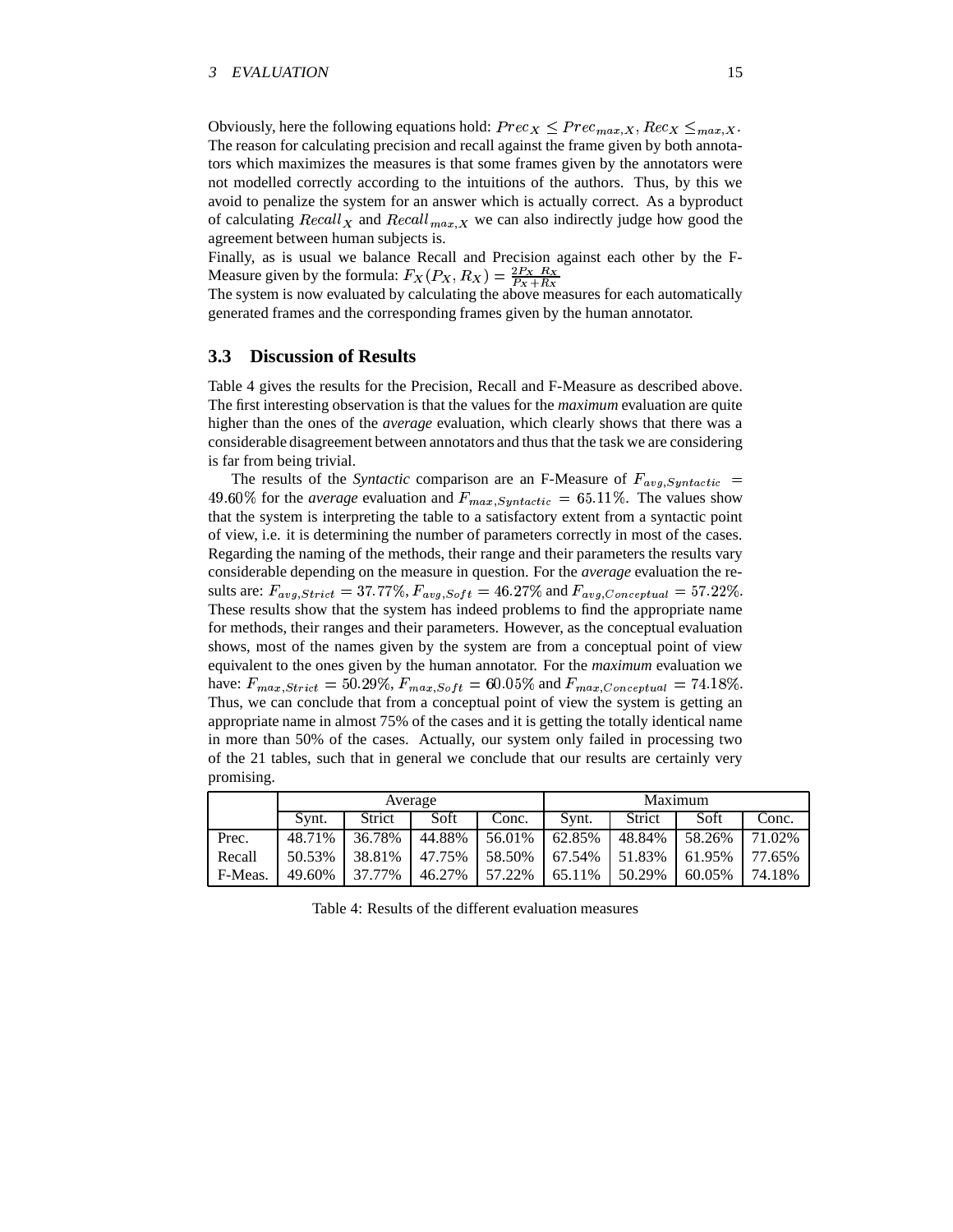## **4 Related Work**

A very recent systematic overview of related work on table recognition can be found in [ZBCar]. Several conclusions can be drawn from this survey. Firstly, only few table models have been described explicitly. Apart from the table model of Hurst which we have used as a baseline [Hur99, Hur00] the most prominent other model is from Wang [Wan96]. However, the model of Hurst is better suited for our purpose since it is targeted towards table *recognition* whereas Wang is targeted towards table *generation*. Secondly, it becomes clear that research so far in table recognition focused on recovering tables from encoded documents. In contrast, we assume that tables are already harvested. Furthermore, we provide a methodology and implementation which completely instantiates a table model and additionally closes the gap to formal semantics provided by ontologies. Our approach allows subsequently for using the full potential ontologies offer e.g. for query answering or knowledge retrieval over a set of tables.

## **5 Conclusion**

We have shown how our methodology stepwise instantiates the underlying table model which consists of *Physical*, *Structural*, *Functional* and *Semantic* components. The core steps of the methodology are (i) Cleaning and Normalization, (ii) Structure Detection, (iii) Building of the Functional Table Model (FTM) and (iv) Semantic Enriching of the FTM. We demonstrated and evaluated the successful automatic generation of frames from HTML tables. Additionally, our experimental results show that from a conceptual point of view the system is getting appropriate names for frames in almost 75% of the cases and it is getting the totally identical name in more than 50% of the cases. These results are certainly very promising.

Future research is aiming into two main directions. Firstly, generating one frame per table might not always be the preferred solution. E.g. tables might have different structural components, but still represent the same data. Or, they might even represent different data, but one most common frame covering all table data instead of a number of different frames seems desirable to reduce complexity. Thus, our aim is to generalize the approach to be able to generate out of multiple tables one (most general) frame.

Secondly, after having generated frames an intuitive next step is to use these frames to automatically populate ontologies with instances. The core idea is that the approach allows for automatic population of ontologies from arbitrary table-like structures. We expect that our approach potentially will be used to semantically enrich a variety of legacy data and will support the conversion of the existing Web into a Semantic Web.

## **References**

[Cod70] E.A. Codd. A relational model for large shared databanks. *Communications of the ACM*, 13(6):377–387, 1970.